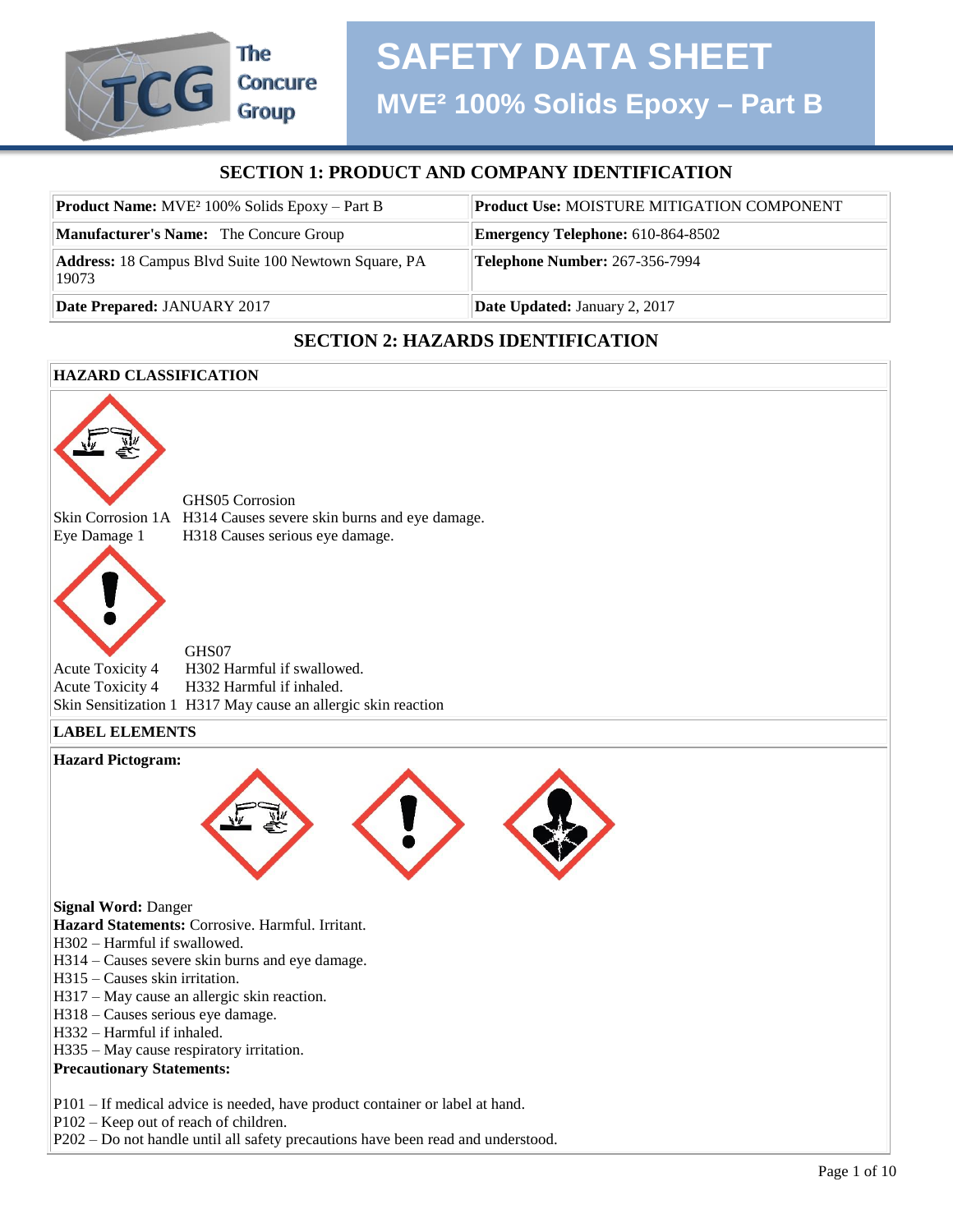

### **SAFETY DATA SHEET MVE² 100% Solids Epoxy – Part B**

- P233 Keep container tightly closed.
- P234 Keep only in original container.
- P260 Do not breathe dust/fume/gas/mist/vapors/spray.
- P262 Do not get in eyes, on skin, or on clothing.
- P264 Wash thoroughly with plenty of water immediately after handling.
- P270 Do not eat, drink or smoke when using this product.
- P271 Use only outdoors or in a well-ventilated area.
- P273 Avoid release to the environment and drains.
- P280 Wear protective gloves/protective clothing/eye protection/face protection.
- P284 Wear respiratory protection.
- P314 Get medical advice/attention if you feel unwell.
- P391 Collect spillage.
- P402 + P404 Store in a dry place. Store in a closed container.
- P403 + P233 Store in a well-ventilated place. Keep container tightly closed.
- P405 Store locked up.

P501 – Dispose of contents and container as hazardous waste in accordance with all local, regional, national and international regulations.

#### **ADDITIONAL INFORMATION**

**Hazards not otherwise classified:** Not applicable.

30.0 % of the mixture consists of ingredient(s) of unknown acute toxicity.

#### **SECTION 3: COMPOSITION / INFORMATION ON INGREDIENTS**

| <b>MATERIAL OR INGREDIENT</b>                   | CAS#            | WT. %     |
|-------------------------------------------------|-----------------|-----------|
| Benzyl alcohol                                  | $100 - 51 - 6$  | $< 25 \%$ |
| Aminopropylmorpholine, 4-                       | $123 - 00 - 2$  | $< 20\%$  |
| Benzene-1,3-dimethaneamine (MXDA)               | $1477 - 55 - 0$ | $< 10\%$  |
| Formaldehyde, polymer with 1,3, dimethylbenzene | 26139-75-3      | $< 10\%$  |
| Tetraethylenepentamine                          | $112 - 57 - 2$  | $< 1\%$   |

Exact composition percentage/concentration has been withheld as a trade secret in accordance with paragraph (i) of §1910.1200.

#### **SECTION 4: FIRST-AID MEASURES**

#### **DESCRIPTION OF THE FIRST AID MEASURE**

P301 + P310 +P330 + P331 – IF SWALLOWED: Rinse mouth. Do NOT induce vomiting. Immediately call a POISON CENTER or doctor/physician.

P302 + P352 + P361 – IF ON SKIN: Wash with plenty of soap and water. If skin irritation or rash occurs: Get immediate medical advice/attention.

P304 + P311 + P340 + P341 + P342 – IF INHALED: Remove victim to fresh air and keep at rest in a position comfortable for breathing. If breathing is difficult, remove victim to fresh air and keep at rest in a position comfortable for breathing. If experiencing respiratory symptoms: Call a POISON CENTER or doctor/physician.

P305 + P313 + P337 + P338 + P351 – IF IN EYES: Rinse cautiously with water for several minutes. Remove contact lenses, if present and easy to do. Continue rinsing. If eye irritation persists: Get medical advice/attention.

P306 + P360 – IF ON CLOTHING: Immediately rinse contaminated clothing and skin with plenty of water before removing clothes.

P314 – Get medical advice/attention if you feel unwell.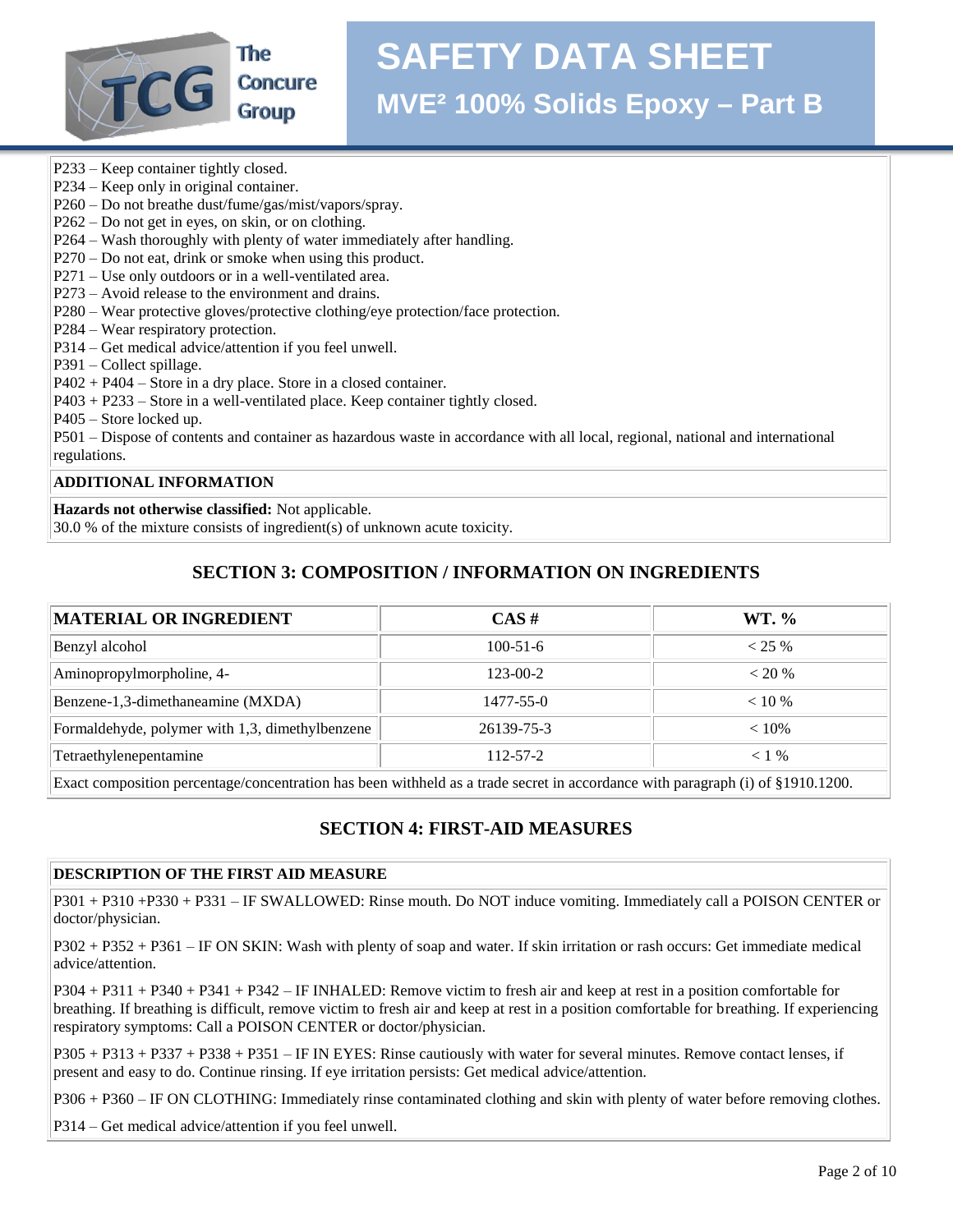

#### **IMPORTANT SYMPTOMS AND EFFECTS, BOTH ACUTE AND DELAYED**

**Eye:** Product vapor in low concentrations can cause lacrimation, conjunctivitis and corneal edema when absorbed into the tissue of the eye from the atmosphere. Corneal edema can cause the perception of "blue haze" or "fog" around lights, although this is a temporary effect and has no known residual effect. Causes eye burns. May cause blindness. Severe eye irritation.

**Skin:** Causes skin burns. Contact with skin may result in redness, drying of the skin, dermatitis and defatting. If absorbed through the skin, may cause central nervous system effects, such as headache, nausea, dizziness, confusion, breathing difficulties. Symptoms of overexposure may be headache, dizziness, tiredness, nausea and vomiting. Harmful in contact with skin.

**Inhalation:** Harmful if inhaled and may cause delayed lung injury. Inhalation of aerosol may cause irritation to the upper respiratory tract. Risk of serious damage to the lungs (by inhalation). May cause nose, throat, and lung irritation. Can cause severe eye, skin and respiratory tract burns. May cause central nervous system effects, such as headache, nausea, dizziness, confusion, breathing difficulties. Severe cases of overexposure can result in respiratory failure. Inhalation of vapors and/or aerosols in high concentration may cause irritation of respiratory system.

**Ingestion:** If ingested, severe burns of the mouth and throat, as well as a danger of perforation of the esophagus and the stomach. May cause central nervous system effects, such as headache, nausea, vomiting, abdominal pain, dizziness, confusion, breathing difficulties. Severe cases of overexposure can result in respiratory failure. Harmful if swallowed.

**Chronic Health Hazard:** This product contains no listed carcinogens according to IARC, ACGIH, NTP and/or OSHA in concentrations of 0.1 percent or greater. Muscular dysfunction. Prolonged contact may result in chemical burns and permanent damage. Repeated or prolonged contact causes sensitization, asthma and eczemas.

#### **INDICATION OF IMMEDIATE MEDICAL ATTENTION AND SPECIAL TREATMENTS NEEDED**

**Note to Physicians:** Symptoms may not appear immediately. Application of corticosteroid cream has been effective in treating skin irritation.

**Specific Treatments:** In case of accident or if you feel unwell, seek medical advice immediately (show the label or SDS where possible).

#### **SECTION 5 – FIRE-FIGHTING MEASURES**

#### **FLAMMABILITY**

**Flammability:** Not flammable by WHMIS/OSHA criteria.

#### **EXTINGUISHING MEDIA**

**Suitable Extinguishing Media:** Alcohol-resistant foam. Carbon dioxide (CO2). Dry chemical. Dry sand. Limestone powder.

**Unsuitable Extinguishing Media:** Not available.

#### **SPECIAL HAZARDS ARISING FROM THE CHEMICAL**

**Products of Combustion:** May generate ammonia gas. May generate toxic nitrogen oxide gases. Use of water may result in the formation of very toxic aqueous solutions. Do not allow run-off from fire fighting to enter drains or water courses. Incomplete combustion may form carbon monoxide. Ammonia gas may be liberated at high temperatures. In case of incomplete combustion an increased formation of oxides of nitrogen (NOx) is to be expected. Downwind personnel must be evacuated. Burning produces obnoxious and toxic fumes.

**Explosion Data: Sensitivity to Mechanical Impact:** Not available.  **Sensitivity to Static Discharge:** Not available.

#### **SPECIAL PROTECTIVE EQUIPMENT AND PRECAUTIONS FOR FIRE FIGHTERS**

Avoid contact with the skin. A face shield should be worn. Keep upwind of fire. Use personal protective equipment. Wear self contained breathing apparatus for firefighting. Wear full fire fighting turn-out gear (full Bunker gear) and respiratory protection (SCBA). Do not allow run-off from fire fighting to enter drains or water courses.

#### **SECTION 6: ACCIDENTAL RELEASE MEASURES**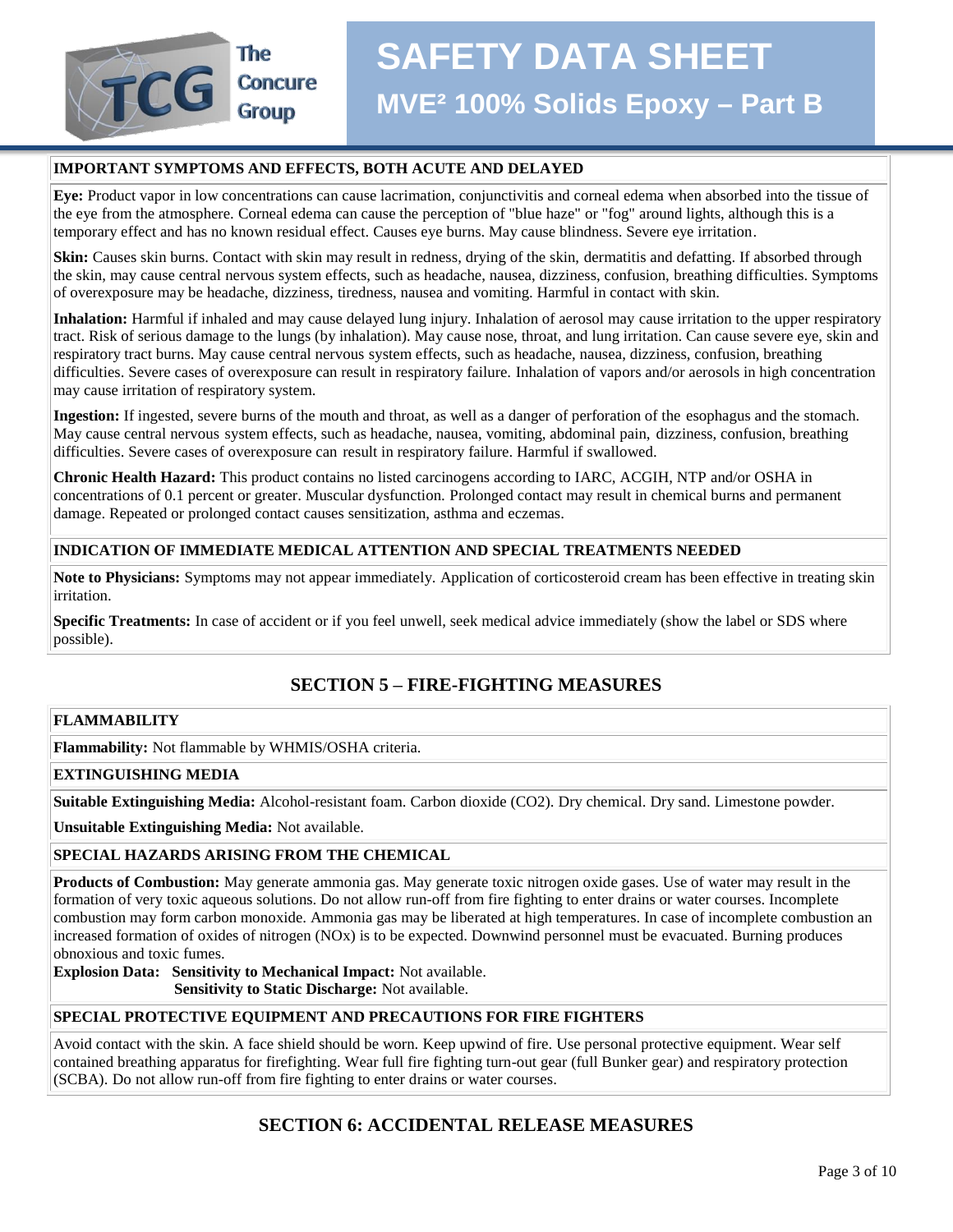

#### **PERSONAL PRECAUTIONS, PROTECTIVE EQUIPMENT AND EMERGENCY PROCEDURES**

Use self-contained breathing apparatus and chemically protective clothing. Wear suitable protective clothing, gloves and eye/face protection. Open enclosed spaces to outside atmosphere. Evacuate personnel to safe areas and do not approach spilled product. If possible, stop flow of product.

#### **METHODS AND MATERIALS FOR CONTAINMENT AND CLEAN - UP**

**Methods for Containment:** Approach suspected leak areas with caution. Contain and absorb spill with inert material (sand, vermiculite, etc.) and place in a suitable container. Do not flush to sewer or allow material to enter waterways. Use appropriate Personal Protective Equipment (PPE).

**Methods for Cleaning-Up:** Use self-contained breathing apparatus and wear chemically protective clothing, gloves and eye/face protection. Scoop up material and place in a disposal container. Provide adequate ventilation.

#### **SECTION 7: HANDLING AND STORAGE**

#### **PRECAUTIONS FOR SAFE HANDLING**

**Handling:** Avoid contact with skin and eyes. Do not swallow. Do not breathe vapor or mist. Good housekeeping is important to prevent accumulation of material. Avoid generating mist. Use only in well-ventilated areas. Handle and open container with care. When using do not eat or drink. Wash hands before eating, drinking, or smoking. (See section 8)

**General Hygiene Advice:** Launder contaminated clothing before reuse. Wash hands before eating, drinking, or smoking.

#### **CONDITIONS FOR SAFE STORAGE, INCLUDING ANY INCOMPATIBILITIES**

**Storage:** Keep out of the reach of children. Do not store near acids. Do not store in reactive metal containers .Keep containers tightly closed in a dry, cool and well-ventilated place. Store in air-tight labeled containers. Keep containers closed when not in use. Avoid any dust buildup by frequent cleaning and suitable construction of the storage area. Store in a temperature controlled area between  $10^{O}$ C (50<sup>O</sup>F) and 30<sup>O</sup>C (90<sup>O</sup>F). Use corrosion-resistant structural materials and lighting and ventilation systems in the storage area. (See section 10)

#### **SECTION 8: EXPOSURE CONTROLS/PERSONAL PROTECTION**

#### **CONTROL PARAMETERS**

| <b>Exposure Guidelines</b>                         |                                     |                      |
|----------------------------------------------------|-------------------------------------|----------------------|
|                                                    | <b>Occupational Exposure Limits</b> |                      |
| Ingredient                                         | <b>OSHA-PEL</b>                     | <b>ACGIH-TLV</b>     |
| Benzyl alcohol                                     | Not available.                      | Not available.       |
| Aminopropylmorpholine, 4-                          | Not available.                      | Not available.       |
| Benzene-1,3-dimethaneamine<br>(MXDA)               | $0.1 \text{ mg/m}^3$                | $0.1 \text{ mg/m}^3$ |
| Formaldehyde, polymer with<br>1,3, dimethylbenzene | Not available.                      | Not available.       |
| Tetraethylenepentamine                             | $5 \text{ mg/m}3 \text{ TWA}$       | $1 \text{ mg/m}$     |

#### **EXPOSURE CONTROLS**

**Engineering Controls:** Use adequate ventilation to keep exposures (airborne levels of dust, fume, vapor, etc.) below recommended exposure limits.

#### **INDIVIDUAL PROTECTIVE MEASURES**

#### **Personal Protective Equipment:**

**Eye/Face Protection:** Wear approved face (face shield) protection with properly fitted splash-proof chemical safety goggles.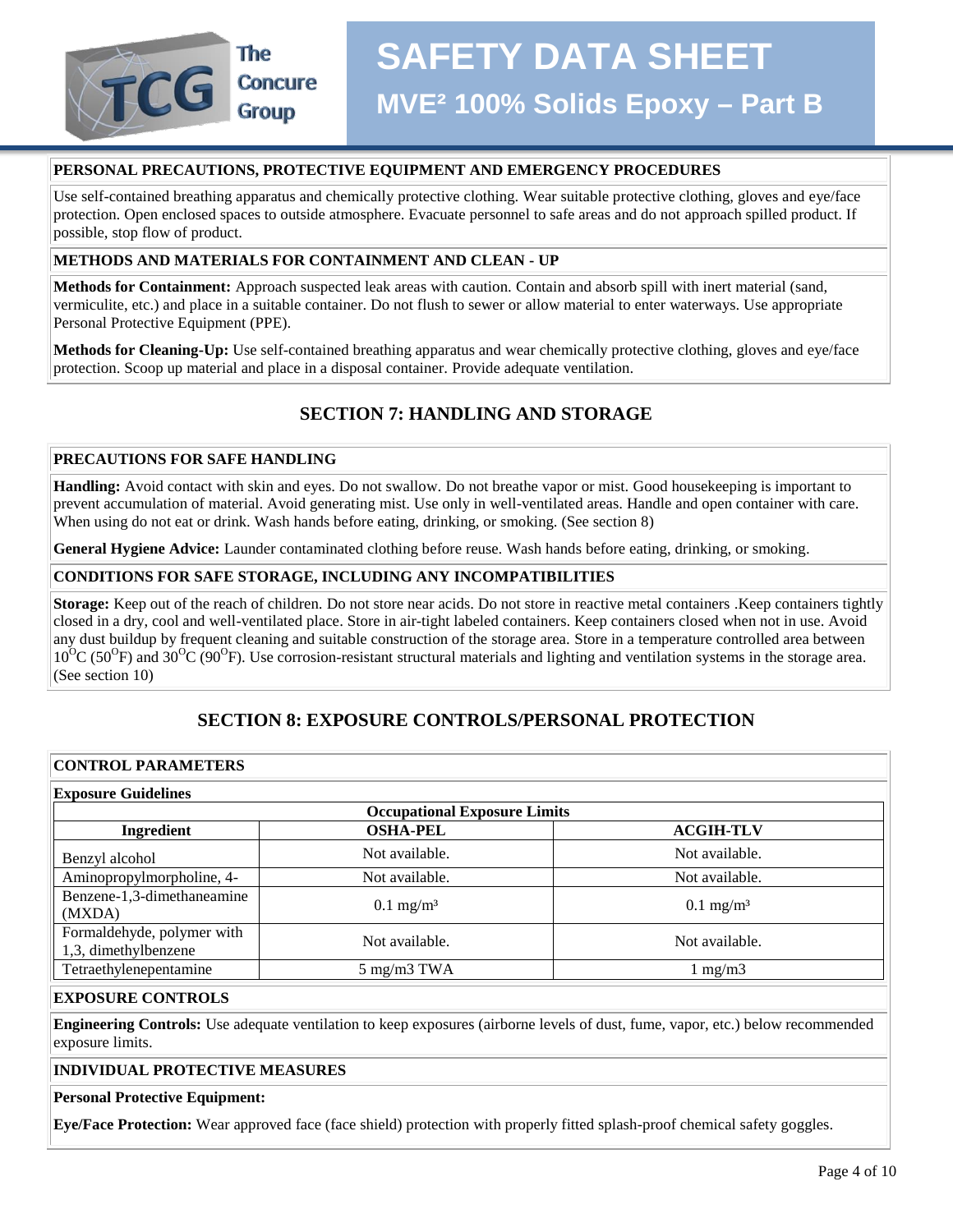#### **Skin Protection:**

The

**Concure Group** 

 **Hand Protection:** Wear suitable impervious Neoprene gloves, PVC disposable gloves, or Nitrile rubber gloves.  **Body Protection:** Wear suitable impervious protective clothing.

**Respiratory Protection:** A NIOSH approved Mist Respirator or filtering facepiece. Respirators should be selected by and used under the direction of a trained health and safety professional following OSHA and ANSI requirement standards.

**General Health and Safety Measures:** Handle according to established industrial hygiene and safety practices.

#### **SECTION 9: PHYSICAL AND CHEMICAL PROPERTIES**

| <b>Appearance</b>                              | Liquid                                          |
|------------------------------------------------|-------------------------------------------------|
| <b>Color</b>                                   | Light Yellow to Amber                           |
| Odor                                           | Amine-like                                      |
| pH                                             | >11                                             |
| <b>Initial Boiling Point and Boiling Range</b> | $107^{\circ}$ C (224 <sup>°</sup> F)            |
| <b>Flash Point</b>                             | $>100^{\circ}C(212^{\circ}F)$                   |
| <b>Evaporation Rate</b>                        | Not Available                                   |
| Flammability                                   | Not Available                                   |
| <b>Lower Flammability/Explosive Limit</b>      | Not Available                                   |
| <b>Upper Flammability/Explosive Limit</b>      | Not Available                                   |
| <b>Vapor Pressure</b>                          | 1.30 mmHg at $21^{\circ}$ C (70 <sup>o</sup> F) |
| <b>Vapor Density</b>                           | Not Available                                   |
| <b>Relative Density/Specific Gravity</b>       | 1.0 to 1.1                                      |
| <b>Solubility</b>                              | Partial                                         |
| <b>Auto-Ignition Temperature</b>               | Not Available                                   |
| <b>Decomposition Temperature</b>               | Not Available                                   |
| <b>Oxidizing Properties</b>                    | Not Available                                   |
| <b>Explosive Properties</b>                    | Not Available                                   |

### **SECTION 10: STABILITY AND REACTIVITY**

#### **REACTIVITY**

Stable under normal conditions and conditions of normal use.

#### **CHEMICAL STABILITY**

Stable under normal storage conditions and conditions of normal use.

#### **POSSIBILITY OF HAZARDOUS REACTIONS**

Reaction with peroxides may result in violent decomposition of peroxide possibly creating an explosion. CAUTION! N-Nitrosamines, many of which are known to be potent carcinogens, may be formed when the product comes in contact with nitrous acid, nitrites or atmospheres with high nitrous oxide concentrations.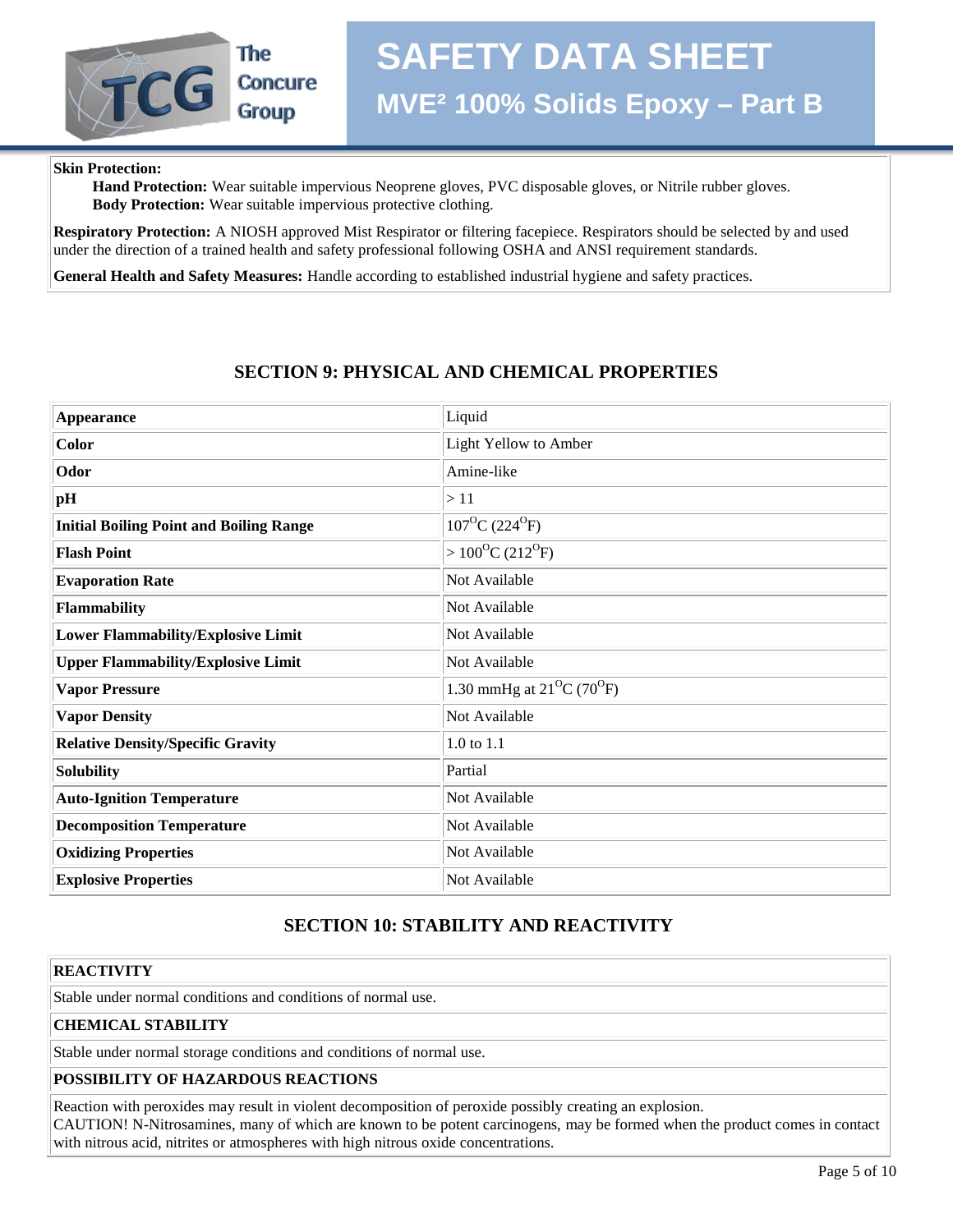

# **SAFETY DATA SHEET**

### **MVE² 100% Solids Epoxy – Part B**

#### **CONDITIONS TO AVOID**

Avoid temperatures above  $100^{\circ}$ C (212<sup>o</sup>F). Toxic decomposition products may be formed during combustion.

#### **INCOMPATIBLE MATERIALS**

Sodium hypochlorite.

Organic (i.e. acetic acid, citric acid etc.) and Mineral acids.

Product slowly corrodes copper, aluminum, zinc and galvanized surfaces.

Reaction with peroxides may result in violent decomposition of peroxide possibly creating an explosion.

CAUTION! N-Nitrosamines, many of which are known to be potent carcinogens, may be formed when the product comes in contact with nitrous acid, nitrites or atmospheres with high nitrous oxide concentrations.

Nitrous acid and other nitrosating agents.

Reactive metals (e.g. sodium, calcium, zinc etc.).

Materials reactive with hydroxyl compounds.

Oxidizing agents.

#### **HAZARDOUS DECOMPOSITION PRODUCTS**

Nitric acid. Ammonia. Nitrogen oxides (NOx). Nitrogen oxide can react with water vapors to form corrosive nitric acid. Carbon monoxide. Carbon dioxide (CO2). Nitrosamine. Aldehydes.

#### **SECTION 11: TOXICOLOGICAL INFORMATION**

#### **INFORMATION ON TOXICOLOGICAL EFFECTS**

**Likely Routes of Exposure:** Skin contact, skin absorption, eye contact, inhalation, and ingestion.

#### **Symptoms related to physical/chemical/toxicological characteristics:**

**Eye:** Product vapor in low concentrations can cause lacrimation, conjunctivitis and corneal edema when absorbed into the tissue of the eye from the atmosphere. Corneal edema can cause the perception of "blue haze" or "fog" around lights, although this is a temporary effect and has no known residual effect. Causes eye burns. May cause blindness. Severe eye irritation.

**Skin:** Causes skin burns. Contact with skin may result in redness, drying of the skin, dermatitis and defatting. If absorbed through the skin, may cause central nervous system effects, such as headache, nausea, dizziness, confusion, breathing difficulties. Symptoms of overexposure may be headache, dizziness, tiredness, nausea and vomiting. Harmful in contact with skin.

**Inhalation:** Harmful if inhaled and may cause delayed lung injury. Inhalation of aerosol may cause irritation to the upper respiratory tract. Risk of serious damage to the lungs (by inhalation). May cause nose, throat, and lung irritation. Can cause severe eye, skin and respiratory tract burns. May cause central nervous system effects, such as headache, nausea, dizziness, confusion, breathing difficulties. Severe cases of overexposure can result in respiratory failure. Inhalation of vapors and/or aerosols in high concentration may cause irritation of respiratory system.

**Ingestion:** If ingested, severe burns of the mouth and throat, as well as a danger of perforation of the esophagus and the stomach. May cause central nervous system effects, such as headache, nausea, vomiting, abdominal pain, dizziness, confusion, breathing difficulties. Severe cases of overexposure can result in respiratory failure. Harmful if swallowed. **Acute Toxicity:**

| Ingredient                | $_{\rm LC50}$             | <b>LD50</b>            |
|---------------------------|---------------------------|------------------------|
| Benzyl alcohol            | 4 hr. Aerosol 4.178 mg/L, | Oral 1230 mg/kg, rat   |
|                           | rat                       | Dermal 2000 mg/kg, rat |
| Aminopropylmorpholine, 4- | Not available.            | Oral 3560 mg/kg, rat   |
|                           |                           | Dermal 1230 mg/kg, rat |
| Benzene-1,3-              | Not available.            |                        |
| dimethaneamine (MXDA)     |                           | Oral 1230 mg/kg, rat   |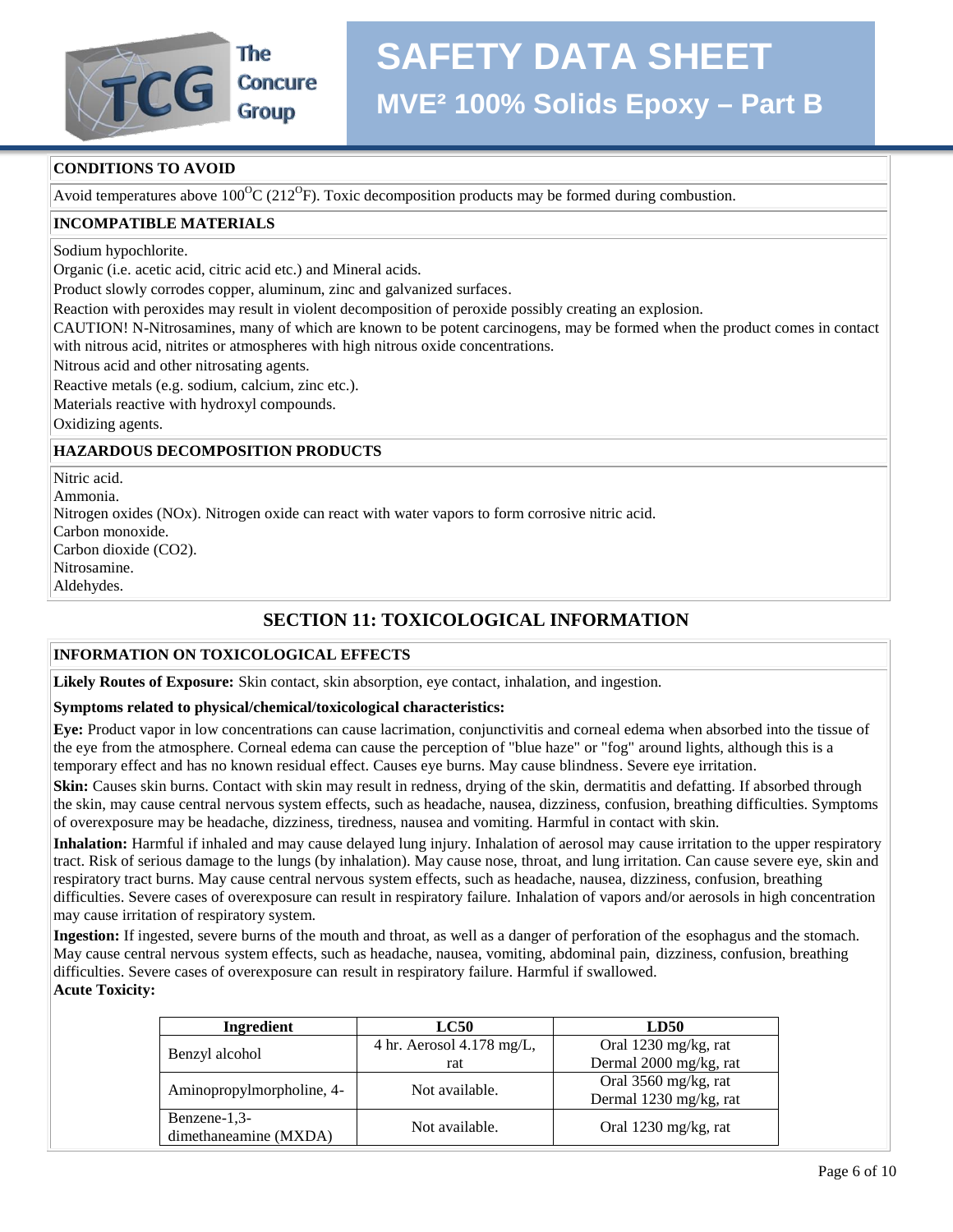

### **SAFETY DATA SHEET MVE² 100% Solids Epoxy – Part B**

| Formaldehyde, polymer<br>with 1,3, dimethylbenzene | Not available. | Oral $2000 \text{ mg/kg}$ , rat |
|----------------------------------------------------|----------------|---------------------------------|
| Tetraethylenepentamine                             | Not available. | Not available.                  |
|                                                    |                |                                 |

| <b>Calculated overall Chemical Acute Toxicity Values</b> |                |                |  |
|----------------------------------------------------------|----------------|----------------|--|
| LC50 (inhalation)<br>$LD50$ (oral)                       |                | LD50 (dermal)  |  |
| Not available.                                           | Not available. | Not available. |  |

| Ingredient                                         | <b>Chemical Listed as Carcinogen or</b><br><b>Potential Carcinogen</b><br>(NTP, IARC, OSHA, ACGIH, CP65)* |
|----------------------------------------------------|-----------------------------------------------------------------------------------------------------------|
| Benzyl alcohol                                     | Not listed.                                                                                               |
| Aminopropylmorpholine, 4-                          | Not listed.                                                                                               |
| Benzene-1,3-dimethaneamine<br>(MXDA)               | Not listed.                                                                                               |
| Formaldehyde, polymer with 1,3,<br>dimethylbenzene | Not listed.                                                                                               |
| Tetraethylenepentamine                             | Not listed.                                                                                               |

**(\* See Section 15)**

#### **DELAYED, IMMEDIATE, AND CHRONIC EFFECTS OF SHORT-TERM AND LONG-TERM EXPOSURE**

**Skin Corrosion/Irritation:** Severe skin irritation. Corrosive to skin.

**Serious Eye Damage/Irritation:** Severe eye damage.

**Respiratory Sensitization:** Harmful if inhaled and may cause delayed lung injury. Can cause severe respiratory tract burns. May cause irritation to the upper respiratory tract with risk of serious damage to the lungs by inhalation. May cause nose, throat, and lung irritation.

**Skin Sensitization:** May cause an allergic skin reaction.

**STOT-Single Exposure:** May cause respiratory irritation.

**Chronic Health Effects:**

 **Carcinogenicity:** Not hazardous by WHMIS/OSHA criteria.  **Germ Cell Mutagenicity:** Not hazardous by WHMIS/OSHA criteria.

#### **Reproductive Toxicity:**

 **Developmental:** Based on available data, the classification criteria are not met.  **Teratogenicity:** Not hazardous by WHMIS/OSHA criteria.  **Embryotoxicity:** Not hazardous by WHMIS/OSHA criteria.  **Fertility:** Based on available data, the classification criteria are not met.

**STOT-Repeated Exposure:** Not available.

**Aspiration Hazard:** Based on available data, the classification criteria are not met.

**Toxicologically Synergistic Materials:** Not available.

**Other Information:** Not available.

#### **SECTION 12: ECOLOGICAL INFORMATION**

#### **ECOTOXICITY**

**Acute/Chronic Toxicity:** May cause long-term adverse effects in the aquatic environment.

Toxicity to fish - Components Benzyl alcohol LC50 (96 h): 10 mg/l Species: Bluegill sunfish (Lepomis macrochirus).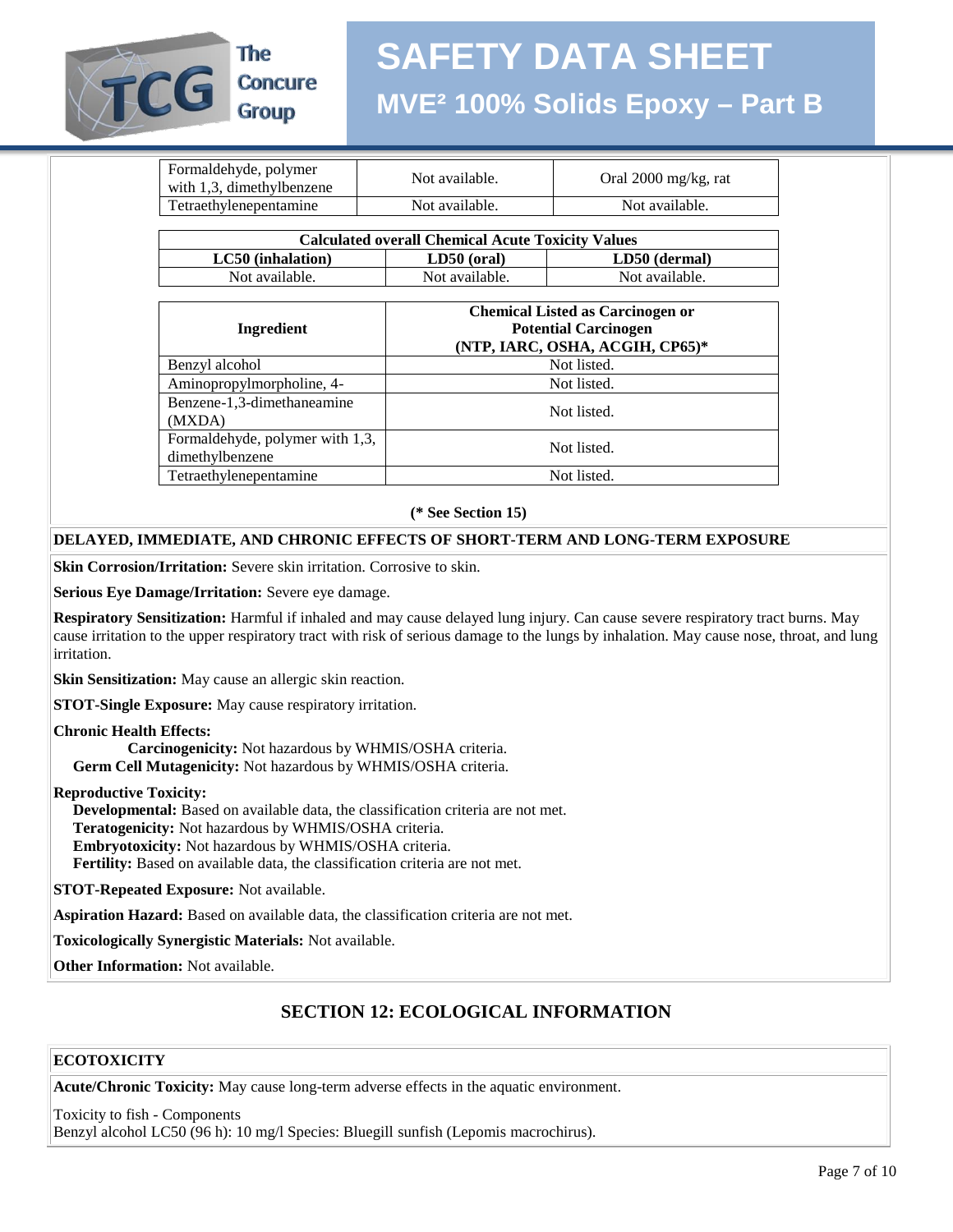

**Group** 

Benzyl alcohol LC50 (96 h): 460 mg/l Species: Fathead minnow (Pimephales promelas).

Toxicity to algae - Components

Benzyl alcohol LC50 (72 h): 700 mg/l Species: Algae.

Toxicity to other organisms: No data available.

#### **PERSISTENCE AND DEGRADABILITY**

Not available.

#### **BIOACCUMULATIVE POTENTIAL**

**Bioaccumulation:** Not available.

**MOBILITY IN SOIL**

Not available.

**OTHER ADVERSE EFFECTS**

Not available.

#### **SECTION 13: DISPOSAL CONSIDERATIONS**

#### **WASTE TREATMENT METHODS**

**Disposal Method:** This material must be disposed of in accordance with all local, state, provincial, and federal regulations.

**Other Disposal Recommendations:** Not available

#### **SECTION 14: TRANSPORT INFORMATION**

#### **UN NUMBER**

UN2735

#### **UN PROPER SHIPPING NAME**

Amines, liquid, corrosive, n.o.s., (Amidoamine)

#### **TRANSPORT HAZARD CLASS (ES)**

Class or Division : 8 Packing group : II

#### **ENVIRONMENTAL HAZARDS**

Regulated as a Marine Pollutant, or meets the definition of toxic to the aquatic environment.

**SPECIAL PRECAUTIONS**

Do not handle until all safety precautions have been read and understood.

#### **SECTION 15: REGULATORY INFORMATION**

#### **SAFETY, HEALTH AND ENVIRONMENTAL REGULATIONS/ LEGISLATIONS SPECIFIC FOR THE CHEMICAL**

| SDS prepared pursuant to the Hazard Communication Standard (CFR29 1910.1200) HazCom 2012                                                    |             |             |             |             |  |
|---------------------------------------------------------------------------------------------------------------------------------------------|-------------|-------------|-------------|-------------|--|
| <b>SARA Title III</b>                                                                                                                       |             |             |             |             |  |
| Section 302 (EHS) TPQ<br><b>Section 304 EHS RQ</b><br><b>CERCLA RO</b><br><b>Section</b><br>Ingredient<br>(Ibs.)<br>313<br>(lbs.)<br>(lbs.) |             |             |             |             |  |
| Benzyl alcohol                                                                                                                              | Not listed. | Not listed. | Not listed. | Not listed. |  |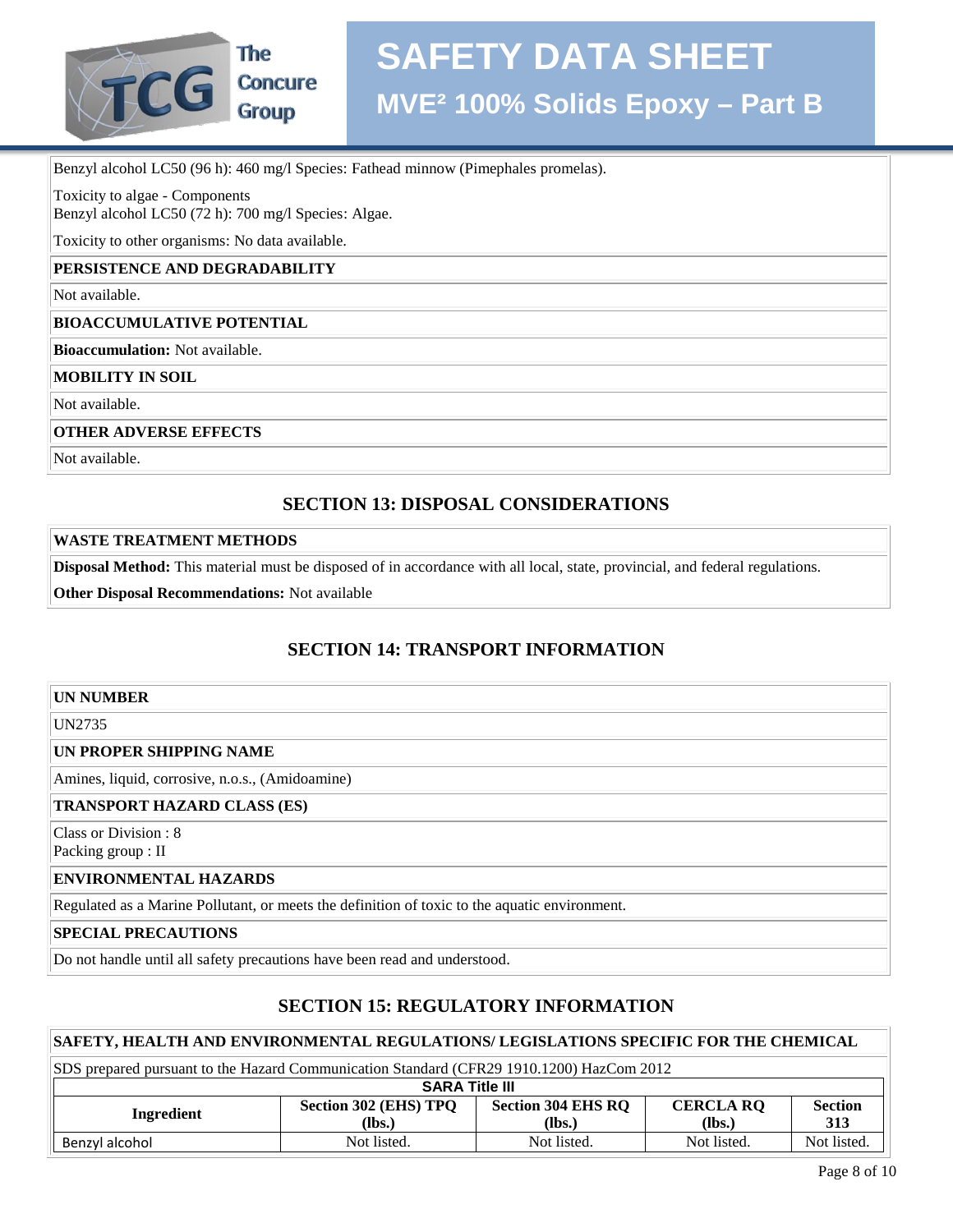

The **Concure** Group

### **SAFETY DATA SHEET MVE² 100% Solids Epoxy – Part B**

| Aminopropylmorpholine, 4-  | Not listed. | Not listed. | Not listed. | Not listed. |
|----------------------------|-------------|-------------|-------------|-------------|
| Benzene-1,3-dimethaneamine | Not listed. | Not listed. | Not listed. | Not listed. |
| (MXDA)                     |             |             |             |             |
| Formaldehyde, polymer with | Not listed. | Not listed. | Not listed. | Not listed. |
| 1,3, dimethylbenzene       |             |             |             |             |
| Tetraethylenepentamine     | Not listed. | Not listed. | Not listed. | Not listed. |

**California Proposition 65:** This product does not contain chemicals known to the state of California to cause cancer.

#### **WHMIS Classification(s):**

Class E – Corrosive Material

Class D2B - Skin/Eye Irritant, Sensitizer

#### **TSCA: WHMIS Hazard Symbols:**

| Ingredient                | <b>USA TSCA LISTED</b> |
|---------------------------|------------------------|
| Benzyl alcohol            | Yes.                   |
| Aminopropylmorpholine, 4- | Yes.                   |
| Benzene-1,3-              | Yes.                   |
| dimethaneamine (MXDA)     |                        |
| Formaldehyde, polymer     | Yes.                   |
| with 1,3, dimethylbenzene |                        |
| Tetraethylenepentamine    | Yes.                   |

| <b>NFPA National Fire Protection Association</b> |  |                    | <b>HMIS-Hazardous Materials Identificatio</b> |    |
|--------------------------------------------------|--|--------------------|-----------------------------------------------|----|
| Health:                                          |  | Health:            |                                               | ?* |
| Fire:                                            |  | Fire:              |                                               |    |
| <b>Reactivity:</b>                               |  | <b>Reactivity:</b> |                                               |    |



| <b>NFPA National Fire Protection Association</b> |  | <b>HMIS-Hazardous Materials Identification System</b> |  |
|--------------------------------------------------|--|-------------------------------------------------------|--|
| lth:                                             |  | Health:                                               |  |
|                                                  |  | Fire:                                                 |  |
| ctivitv:                                         |  | <b>Reactivity:</b>                                    |  |

|              | <b>Hazard Rating:</b> $0 = \text{minimal}$ , $1 = \text{slight}$ , $2 = \text{moderate}$ , $3 = \text{severe}$ , $4 = \text{extreme}$ |  |  |
|--------------|---------------------------------------------------------------------------------------------------------------------------------------|--|--|
|              | * SOURCE AGENCY CARCINOGEN CLASSIFICATIONS:                                                                                           |  |  |
| <b>CP65</b>  | <b>California Proposition 65</b>                                                                                                      |  |  |
| $OSHA$ $(0)$ | Occupational Safety and Health Administration.                                                                                        |  |  |
| ACGIH(G)     | <b>American Conference of Governmental Industrial Hygienists.</b>                                                                     |  |  |
|              | A1 - Confirmed human carcinogen.                                                                                                      |  |  |
|              | A2 - Suspected human carcinogen.                                                                                                      |  |  |
|              | A3 - Animal carcinogen.                                                                                                               |  |  |
|              | A4 - Not classifiable as a human carcinogen.                                                                                          |  |  |
|              | A5 - Not suspected as a human carcinogen.                                                                                             |  |  |
| $IARC$ (I)   | <b>International Agency for Research on Cancer.</b>                                                                                   |  |  |
|              | 1 - The agent (mixture) is carcinogenic to humans.                                                                                    |  |  |
|              | 2A - The agent (mixture) is probably carcinogenic to humans; there is limited evidence of                                             |  |  |
|              | carcinogenicity in humans and sufficient evidence of carcinogenicity in experimental animals.                                         |  |  |
|              | 2B - The agent (mixture) is possibly carcinogenic to humans; there is limited evidence of                                             |  |  |
|              | carcinogenicity in humans in the absence of sufficient evidence of carcinogenicity in experimental<br>animals.                        |  |  |
|              | 3 - The agent (mixture, exposure circumstance) is not classifiable as to its carcinogenicity to humans.                               |  |  |
|              | 4 - The agent (mixture, exposure circumstance) is probably not carcinogenic to humans.                                                |  |  |
| NTP(N)       | <b>National Toxicology Program.</b>                                                                                                   |  |  |
|              | 1 - Known to be carcinogens.                                                                                                          |  |  |
|              | 2 - Reasonably anticipated to be carcinogens.                                                                                         |  |  |